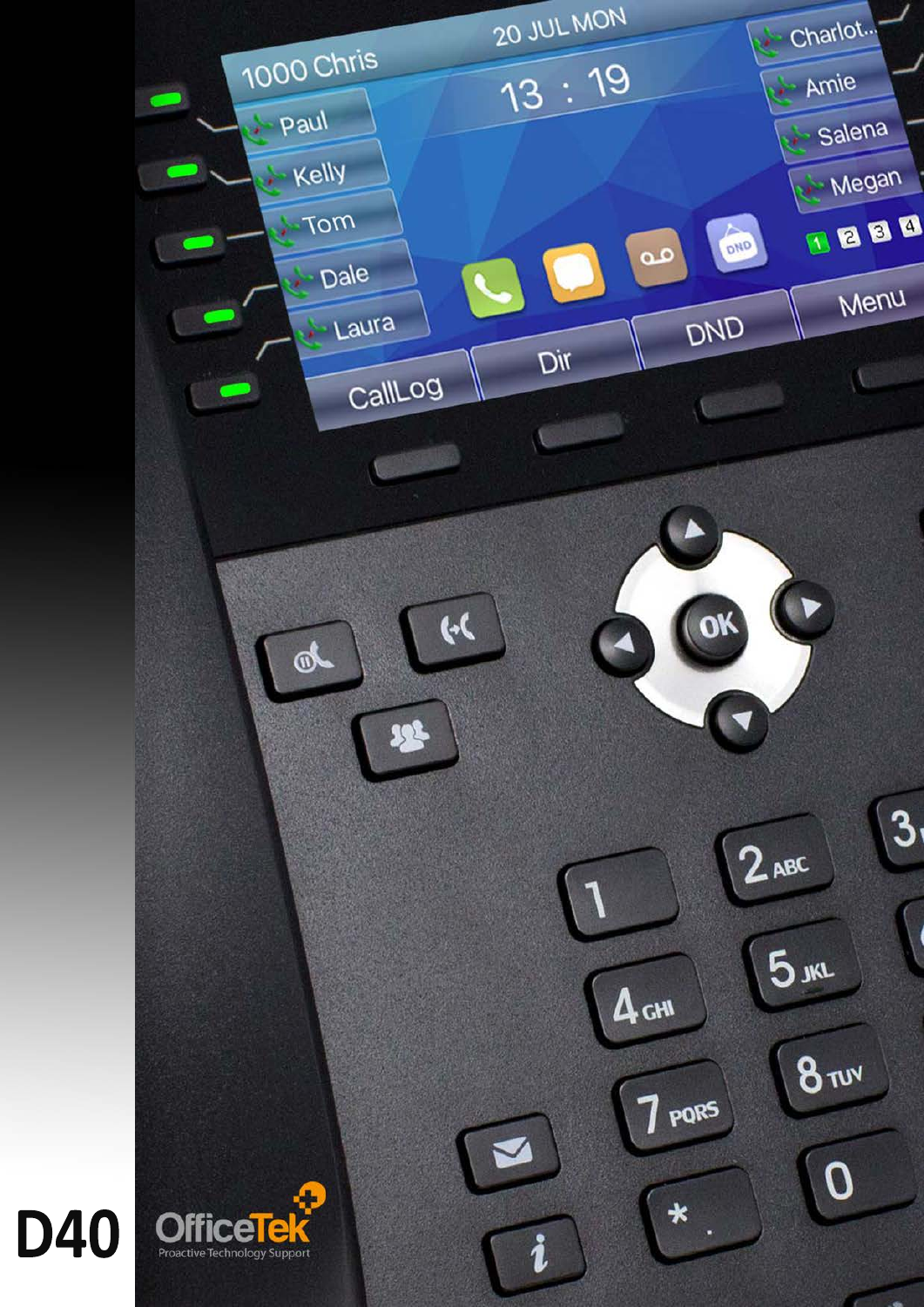The D40 is a fantastic feature-rich professional handset that offers all the features required when working in a professional organisation and a busy environment. An elegant colour screen surrounded by soft touch keys gives you all of the day to day functionality at the touch of a button. The handset also has a digital busy lamp field and the inbuilt capability to receive video calls from door entry systems or display video from CCTV cameras. The D40 is wireless compatible (via an optional wireless USB dongle), the perfect remote office or home phone.

## **Phone Features**

- Local Phonebook (1000 entries)
- Cloud Phonebook
- Call logs (In/Out/Missed, 1000 entries)
- Black/White List Call Filtering
- Screensaver
- Voice Message Waiting Indication (MWI)
- Programmable DSS/BLF/Function Soft Keys
- Support Bluetooth Headset (through USB Dongle)
- Support Wi-Fi Dongle
- Wireless Headset Support (EHS)
- Action URL/Active URI

## **Call Features**

- Call Out/Answer/Reject
- Mute/Unmute (microphone)
- Call Hold/Resume
- Call Waiting
- Intercom
- Caller ID Display
- Speed Dial
- Anonymous Call (Hide Caller ID)
- Call Forwarding (Always/Busy/No Answer)
- Call Transfer (Attended/Unattended)
- Call Parking/Pick-up
- Redial/Auto-Redial
- Do-Not-Disturb
- Auto-Answering
- Voice Message
- 3-way Conference
- Hot Line
- Hot Desking